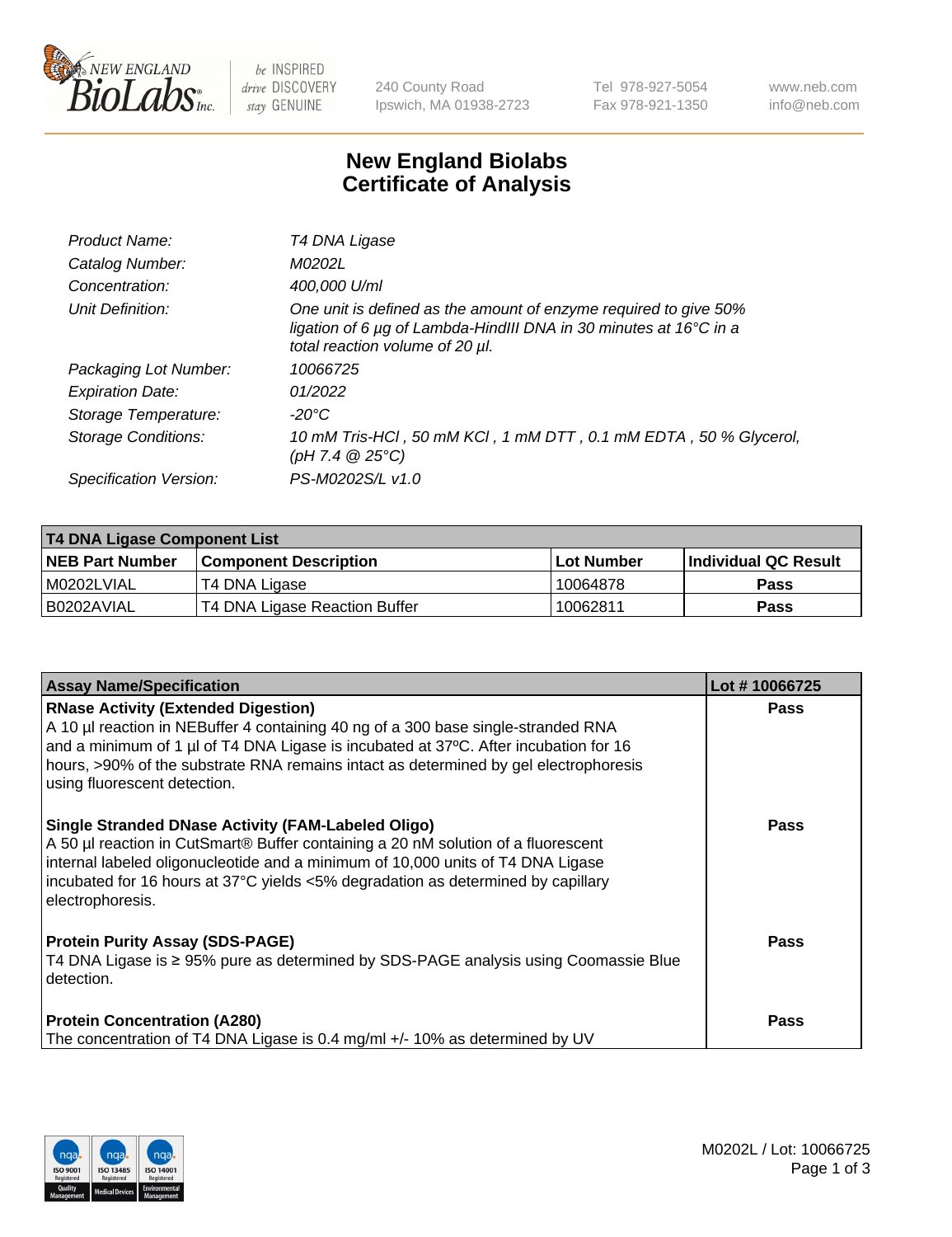

be INSPIRED drive DISCOVERY stay GENUINE

240 County Road Ipswich, MA 01938-2723 Tel 978-927-5054 Fax 978-921-1350

www.neb.com info@neb.com

| <b>Assay Name/Specification</b>                                                                                                                                                                                                                                                                                                                                                                                    | Lot #10066725 |
|--------------------------------------------------------------------------------------------------------------------------------------------------------------------------------------------------------------------------------------------------------------------------------------------------------------------------------------------------------------------------------------------------------------------|---------------|
| absorption at 280 nm. Protein concentration is determined by the Pace method using<br>the extinction coefficient of 57,675 and molecular weight of 55,292 daltons for T4<br>DNA Ligase (Pace, C.N. et al. (1995) Protein Sci., 4, 2411-2423).                                                                                                                                                                      |               |
| <b>DNase Activity (Labeled Oligo, 3' extension)</b><br>A 50 µl reaction in CutSmart® Buffer containing a 20 nM solution of a fluorescent<br>labeled double-stranded oligonucleotide containing a 3' extension and a minimum of<br>10,000 units of T4 DNA Ligase incubated for 16 hours at 37°C yields <5% degradation<br>as determined by capillary electrophoresis.                                               | <b>Pass</b>   |
| Double Stranded DNase Activity (Labeled Oligo)<br>A 50 µl reaction in CutSmart® Buffer containing a 20 nM solution of a fluorescent<br>labeled double-stranded oligonucleotide containing a blunt end and a minimum of<br>10,000 units of T4 DNA Ligase incubated for 16 hours at 37°C yields <5% degradation<br>as determined by capillary electrophoresis.                                                       | <b>Pass</b>   |
| <b>Ligation and Recutting (Terminal Integrity, Digested DNA)</b><br>A 20 µl reaction in 1X T4 DNA Ligase Reaction Buffer containing 2 µg of Lambda<br>DNA-HindIII Digest and a minimum of 4000 units of T4 DNA Ligase incubated for 16<br>hours at 37°C results in >95% ligation of the DNA fragments as determined by agarose<br>gel electrophoresis. Of these ligated fragments, >95% can be recut with HindIII. | <b>Pass</b>   |
| <b>DNase Activity (Labeled Oligo, 5' extension)</b><br>A 50 µl reaction in CutSmart® Buffer containing a 20 nM solution of a fluorescent<br>labeled double-stranded oligonucleotide containing a 5' extension and a minimum of<br>10,000 units of T4 DNA Ligase incubated for 16 hours at 37°C yields <5% degradation<br>as determined by capillary electrophoresis.                                               | <b>Pass</b>   |
| <b>Exonuclease Activity (Radioactivity Release)</b><br>A 50 µl reaction in NEBuffer 1 containing 1 µg of a mixture of single and<br>double-stranded [3H] E. coli DNA and a minimum of 2000 units of T4 DNA Ligase<br>incubated for 4 hours at 37°C releases <0.1% of the total radioactivity.                                                                                                                      | <b>Pass</b>   |
| <b>Endonuclease Activity (Nicking)</b><br>A 50 µl reaction in NEBuffer 1 containing 1 µg of supercoiled PhiX174 DNA and a<br>minimum of 2000 units of T4 DNA Ligase incubated for 4 hours at 37°C results in <10%<br>conversion to the nicked form as determined by agarose gel electrophoresis.                                                                                                                   | <b>Pass</b>   |
| <b>Non-Specific DNase Activity (16 Hour)</b><br>A 50 µl reaction in NEBuffer 1 containing 1 µg of CIP-treated Lambda-HindIII DNA and<br>a minimum of 2000 units of T4 DNA Ligase incubated for 16 hours at 37°C results in a<br>DNA pattern free of detectable nuclease degradation as determined by agarose gel<br>electrophoresis.                                                                               | <b>Pass</b>   |